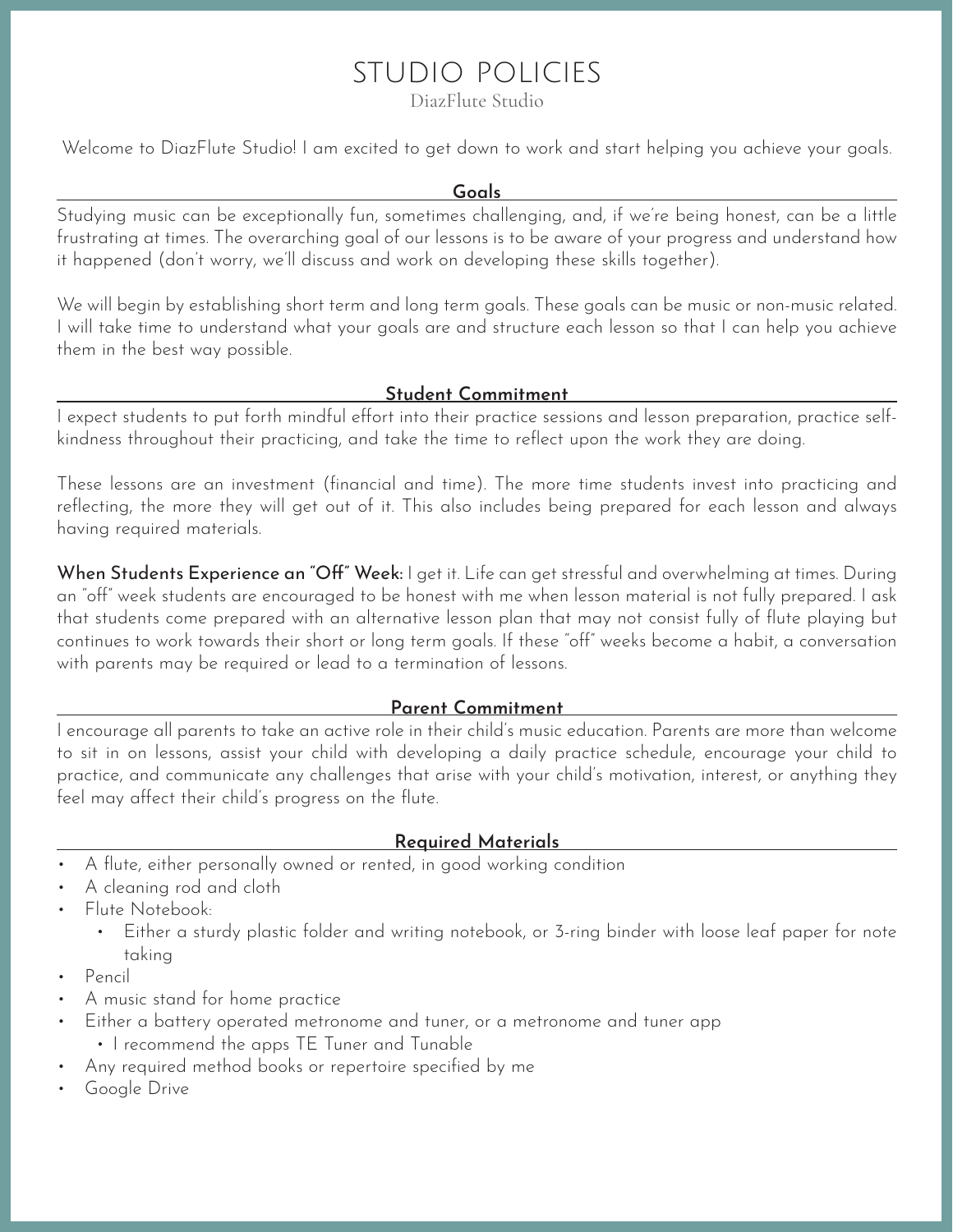\*Please note that tuition reserves the weekly time slot, but may not directly correlate with lessons received if the student does not attend the scheduled lesson times.

Students have the option to enroll in 45 minute or 60 minute lessons:

45 Minute Lesson: \$45.00

60 Minute Lesson: \$60.00

Tuition is calculated per lesson and is paid on a monthly basis. Tuition may vary by month in the case that there is an additional week of lessons or in the case of my own pre-planned absence.

Tuition is due in full by the 5th of the month. Payment received after the fifth of each month is subject to a \$10 late fee. Payment received after the 10th of the month is subject to an additional \$10 late fee and the lesson time for that student may not be reserved for the next month.

Tuition invoices will be sent by the 23rd of the month prior for all enrolled students. Invoices will reflect the number of lessons in that month based on the calendar and the studio schedule as well as any method books or repertoire purchased.

Tuition can be paid via check (only available for in-person lessons), Venmo (@DiazFlute-Studio), or credit card by Stripe.

Recurring late payments may result in termination of the student's enrollment.

# **Rescheduling/Cancellations**

It is important that students find a lesson time that allows them to be present for the lesson each week. Consistency is key.

That being said, I understand that parents cannot plan for illnesses and emergencies. If you cannot make it to your lesson due to illness or an emergency, please give at least 24-hours notice before that lesson and let me know if you are interested in an alternative lesson option (see below). Any notice less than 24 hours will result in no makeup lesson or alternative lesson option.

Here are alternative options lesson if you cannot make it to your lesson in person (These options are only to be used in cases of a last minute cancellations and are not to be substituted for in person lessons):

- Online Lesson: This is a great option if your student is sick or if someone in your household is sick. This option will allow us to stay on track with your lessons and goals, and ensure that no make up lesson will need to be scheduled. Online lessons will be taught via Zoom. Please give at least 24 hours notice before your next lesson if this is the alternative lesson option you would like to go with. That way I will have enough time to set up all the logistics and ensure we will continue to be on schedule.
- Recorded Lesson: With this option, you will record all your lesson material for your upcoming lesson, upload it to Google Drive and then send it to me with a sharable link. I will provide you with either written or video feedback on what is sent to me. Please give at least 24 hours notice before your next lesson if this is the alternative lesson option you would like to go with. The lesson recording is due by the end of your lesson day.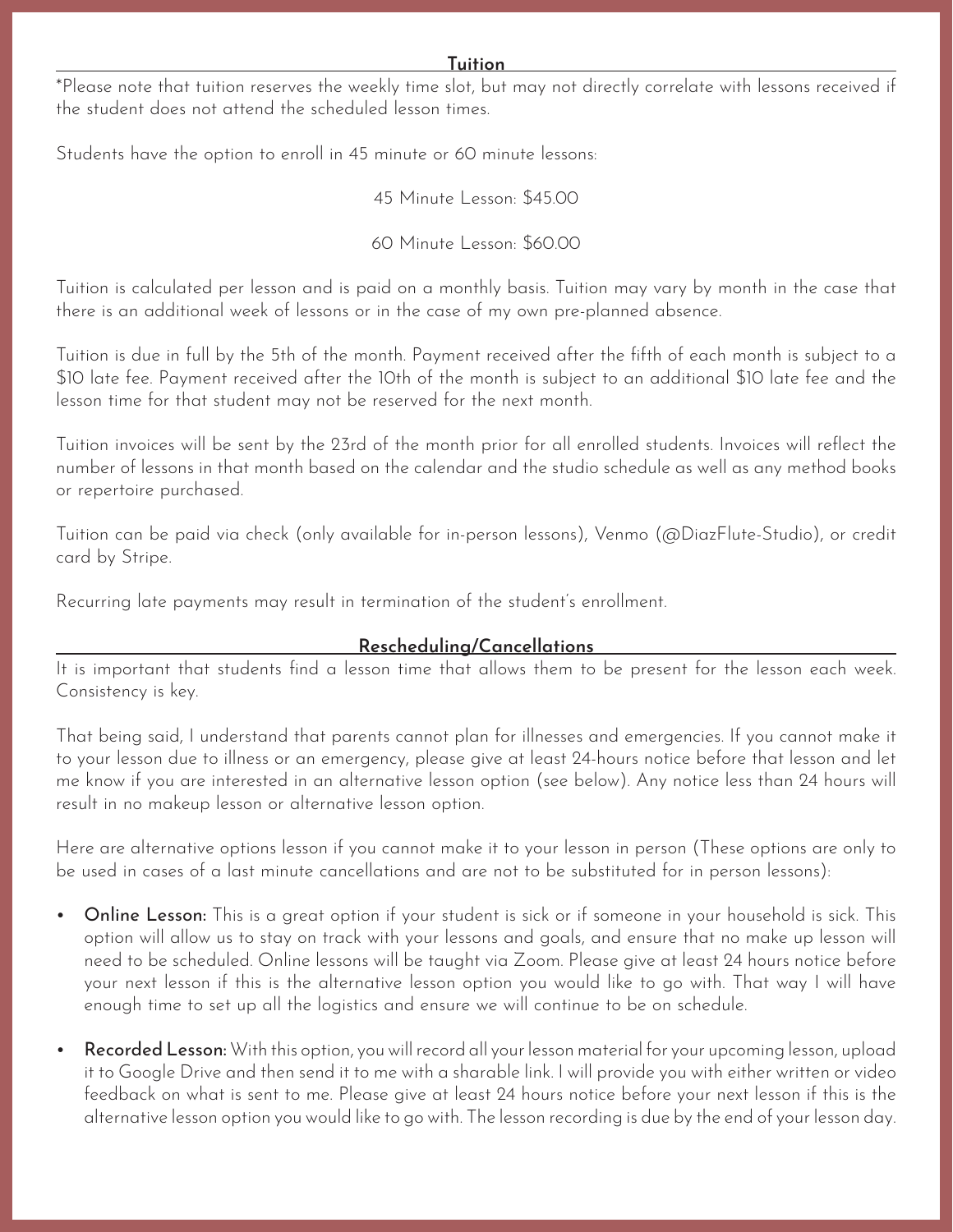In the event that we cannot utilize either of these options, there will be a designated make-up week every 8-weeks of lessons. This make-up week should only be used as a last resort and is only available for the previous 8-weeks of lessons. Students who have given me at least 24-hours notice that they will be unable to attend their lesson and cannot utilize the alternative lesson options may sign up for a time-slot (consistent with their lesson length) during that designated make-up week. The make-up day time-slot availability is on a first come, first serve basis. If all time slots are full, no other alternative make-up options will be provided.

There will be no refunds issued or lessons credited for a missed lesson.

In the event of inclement weather, I will provide you with 24-hours notice and all lessons will be held online.

# **Teacher Absence**

Any dates that I am out of town will be marked on the monthly studio calendar. If I am out of town on your lesson day, your monthly tuition will be prorated and no make up lesson will be provided.

In the event that I have an emergency, I will provide you with 24-hours notice and your lesson will be made up during the make-up week.

There will be no refunds issued or lessons credited for a lesson that is canceled by me.

# **Illnesses**

If you or someone in your household is sick, please do not attend your lesson in person. In this case, please choose from one of the alternative lesson options and provide me with at least 24-hours notice.

In the event that I am sick, I will provide you with at least 24-hours notice and lessons will move to an online format.

# **Online Lessons**

Online lessons should be treated just like in-person lessons. Students should find a lesson time that allows them to be present for their lesson each week. Consistency is key. The same expectations as in-person lessons are held for online lessons.

All online lessons will be taught via Zoom. It is preferred that students use a laptop or desktop computer for the online lesson. During the first initial online lesson, we will discuss how to adjust the audio settings.

In the event that the student must miss their online lesson, please provide me with at least 24-hours notice before that lesson. The student should prepare to have their lesson material recorded and sent to me by the end of their lesson day (option 2 of the alternative lesson options).

It is expected that students are still well prepared for their lesson, complete the weekly practice reflection, and have all lesson materials on hand.

#### **Contact**

The best way to contact me is through text message or email. All texts and emails will be answered within a 24 hour period.

> Cell phone: 571-438-1122 Email: anamarie@diazflute.com Address: 3600 Monument Ave. Apt 11